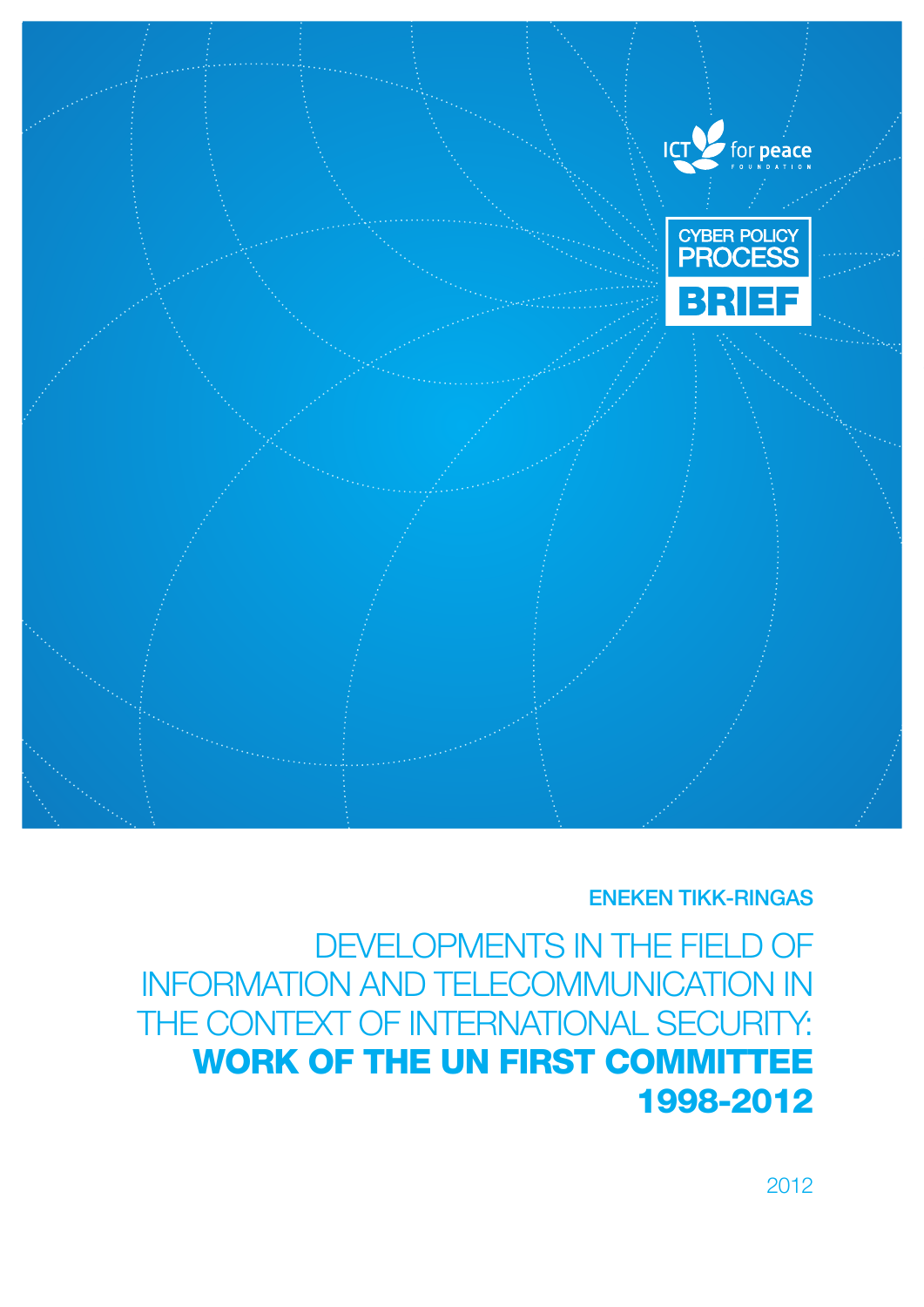**Eneken Tikk-Ringas** (2012) Developments in the Field of Information and Telecommunication in the Context of International Security: Work of the UN First Committee 1998-2012, ICT4Peace Publishing, Geneva.

Copies available from www.ict4peace.org.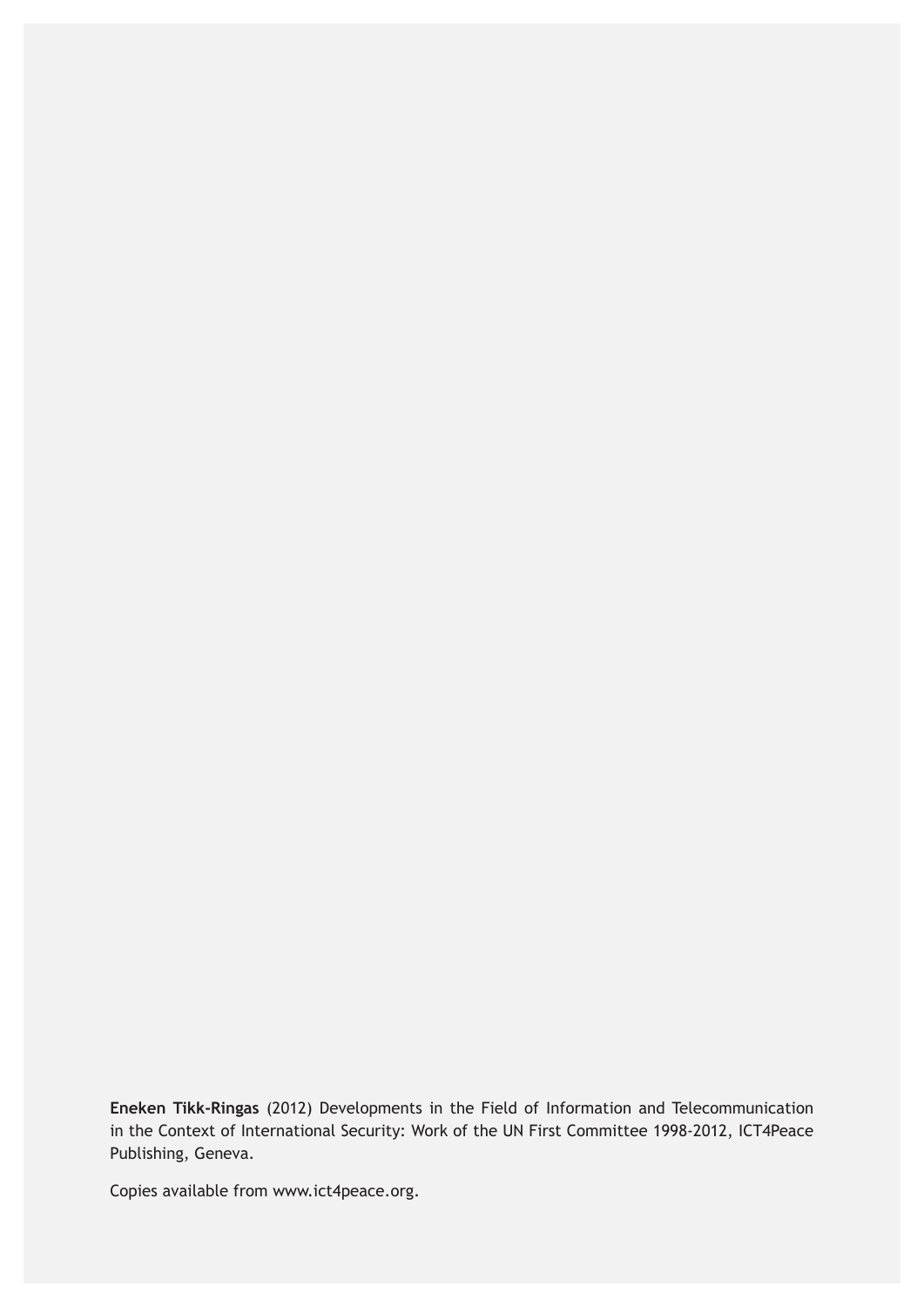#### **INTRODUCTION**

With the UN General Assembly convening the third time<sup>1</sup> a Group of Governmental Experts (GGE) in 2012 to address threats to international information security in the Disarmament and International Security Committee (also known as the First Committee), this brief summarizes the work done by the First Committee in the field of international information security, highlights key national positions<sup>2</sup> and discussion and looks at the challenges facing the upcoming GGE discussions.

The Disarmament and International Security Committee (also the First Committee) is one of the six so-called 'main' committees enabling the General Assembly to 'parallel process' items on its agenda during each session. Holding permanent status since 1956, the First Committee deals with international peace and security and is suited to evaluate aspects of information security that could pose a threat to international peace and security and, consequently, could, upon national initiative, go before the Security Council for an actual enforcement action.

The past activities of the First Committee include international concerns of nuclear nonproliferation, chemical and biological weapons and weapons of mass destruction. Further, the disarmament of outer space and prevention of a space arms race has been addressed by the First Committee, as well as issues involving regional security and terrorism.

#### **INCEPTION**

The first tabling by Russia of developments in

the field of information and communications in the context of international security with the First Committee in 1998 was hardly fortuitous. After years of pursuing strict control over the acquisition of advanced technology by the Eastern Bloc<sup>3</sup> the US had focused on the  $commercial$  potential of the Internet<sup>4</sup> while at the same time increasingly integrating information and communication technologies (ICTs) into its military doctrine<sup>5</sup> . Following an unsuccessful attempt to negotiate a bilateral presidential statement on international information security with the  $US<sup>6</sup>$ , Russia selected the UN as one of the key forums to promote international information security.<sup>7</sup>

A special letter<sup>8</sup> was sent by the Minister of Foreign Affairs of the Russian Federation to the UN Secretary-General in September 1998, accompanied by a draft resolution on "Developments in the field of information and telecommunications in the context of international security" (hereinafter the Resolution). The initial draft of the Resolution proposed an 'inventory of information technologies' in order to 'prevent military

- 4 Presidential Directive on Electronic Commerce. July 1, 1997.
- 5 Joint Doctrine for Information Operations (1998). Available http://www.c4i.org/jp3\_13.pdf.
- 6 The Joint Statement on Common Security Challenges at the Threshold of the Twenty-First Century from September 2, 1998 was significantly briefer on information security than the Russian Delegation had hoped. For an overview of the intent, see Andrey V. Krutskikh, Advancement of Russian Initiative to Ensure International Information Security (Chronicles of the Decade), in "The International Information Security: The Diplomacy of Peace. Compilation of Publications and Documents" (2009).
- 7 Russia also pursued its interests in other international and regional organizations, including the Council of Europe Committee of Experts on Terrorism (CODEXTER) and the Shanghai Cooperation Organization.
- 8 A/C.1/53/3 Letter dated 23 September 1998 from the Permanent Representative of the Russian Federation to the United Nations addressed to the Secretary-General. The text of the letter is annexed to this brief.

<sup>1</sup> The first GGE met 2004-2005 and the second GGE 2009-2010. The meetings of the third GGE are scheduled to August 6-10, 2012 (New York), January 14-18, 2013 (Geneva) and June 3-7, 2013 (New York).

<sup>2</sup> For a detailed list of national positions, see also UNIDIR (2012) A Review of Previously Submitted Contributions on Information Security.

<sup>3</sup> US national policy on the transfer of scientific, technical and engineering information (1985). Available http://www.fas.org/irp/offdocs/nsdd/ nsdd-189.htm.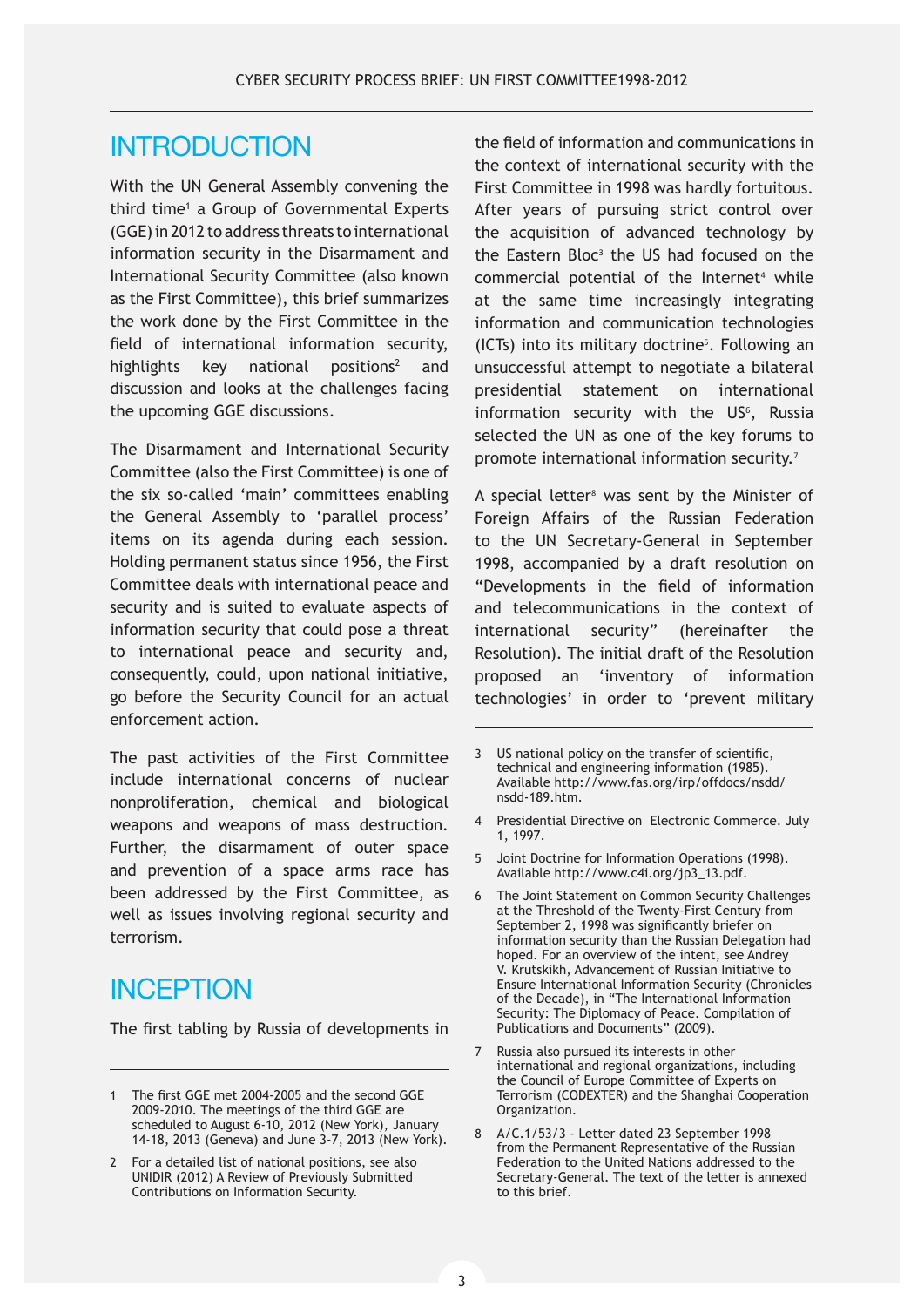applications thereof that may be compared to the use of weapons of mass destruction'.<sup>9</sup>

A month later Russia introduced an edited version of the Resolution<sup>10</sup> to the First Committee and after further minor revisions $11$ the General Assembly adopted the Resolution<sup>12</sup> by consensus.

### Inherent Issues

From the beginning a deep and constructive discussion of international information security in the UN First Committee has been challenged by principally different approaches to "information security" by the US and other liberal democracies on one side and the Shanghai Cooperation Organization (SCO) countries on the other. Disagreement extends to key definitions; exact scoping of the topic; threat perception as well as the mandate and role of the UN in general and the First Committee in particular in resolving international information security issues.

Russia's definition of international information security promotes stability and elimination of threats to both information and communication infrastructure and the information itself.<sup>13</sup> Liberal democracies have taken a principled position on Freedom of Expression grounds against the notion that concepts of security should include the information itself, and have focused exclusively on the security of

9 Ibid.

- 10 A/C.1/53/L.17.
- 11 A/C.1/53/L.17/Rev.1.
- 12 A/RES/53/70.
- 13 Information area is defined as the sphere of activity involving the creation, transformation or use of information, including individual and social consciousness, the information and communication infrastructure and information itself (A/54/213). Similar definitions have later been adopted in the Agreement (see footnote 58) and in the Convention on International Information Security conceptualized by th Russian ministry of Foreign Affairs in 2011 (Available http://www.mid.ru).

infrastructure and networks.<sup>14</sup>

Having avoided defining terms like "information security", "information network and infrastructure security"15 and "cybersecurity"16, the US has emphasized information security as an aspect of global communications, economic cooperation and trade, intellectual property rights, law enforcement, anti-terrorist cooperation and international peace and security $17$  and promoted ensuring the reliability, availability and integrity of national and global information networks. On a separate note the US18 has pointed out that the general topic of information security is much larger than projected for the First Committee.

The Resolution addresses criminal, terrorist and military uses of ICTs. On the one hand this has  $led$  to several countries<sup>19</sup> focusing their replies to aspects of general telecommunications and criminal uses of ICTs, of which others<sup>20</sup> have simply noted that these issues have already been addressed by other forums.

Conceptual differences extend to perceived threats to information and telecommunications in the context of international security. In the

- 16 US A/66/152. The same term has also been adopted in UK's reply from 2004 (A/59/116) with reference to the principles of the World Summit on the Information Society.
- 17 US A/54/213, A/59/116/Add.1. Similar points have been made by Australia (A/54/213).
- 18 US A/54/213.
- 19 E.g. Guatemala A/57/166, El Salvador A/58/373, Argentina, Costa Rica, Georgia A/59/116, A/59/116, Qatar and United Arab Emirates A/61/161, Brunei Darussalam and Burkina Faso A/62/98, Brunei Darussalam A/62/98/Add.1., Niger A/63/139, Thailand and Ukraine A/64/129, Spain A/64/129/ Add.1., Turkmenistan A/66/152/Add.1.
- 20 Australia and the US A/54/213, Sweden A/56/164, UK A/59/116.

<sup>14</sup> US A/59/116/Add.1: Implicit in these proposals would be the extension to Governments of the right to approve or ban information transmitted into national territory from outside its borders should it be deemed disruptive politically, socially or culturally; Poland A/55/140/Add.1., UK A/59/116.

<sup>15</sup> A/59/116/Add.1.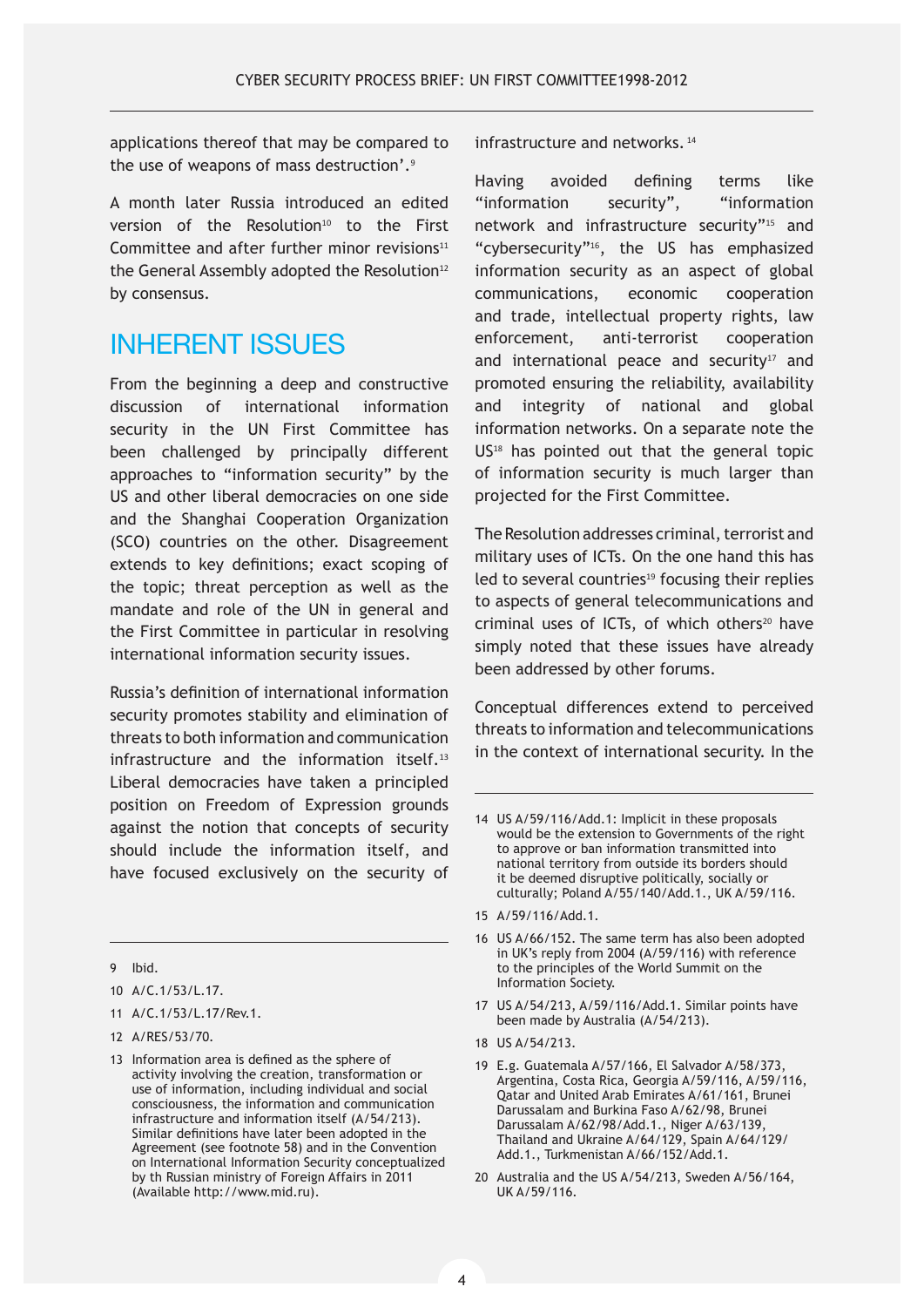face of Russia and a few others conceptualizing information itself as a weapon $21$ , some countries analogizing the potential danger posed by information weapons and information warfare to those of weapons of mass destruction<sup>22</sup> and western block has hardly touched upon the issue of information warfare and weapons, principally rejecting the need for disarmament and non-proliferation and emphasizing the criminal misuse of IT is a challenge to the interests of all States.<sup>23</sup>

With differing views as to the object and nature of the threat, it is not surprising that countries also disagree about the role of the First Committee in addressing international information security. Russia and others<sup>24</sup> have projected the UN and the First Committee as an appropriate forum to address a wide spectrum of threats to include military, terrorist and criminal uses of ICT, whereas the United States, Australia and the EU countries<sup>25</sup> have been willing to accept a more limited role of the First Committee in information security.<sup>26</sup>

Russia has emphasized 'obvious need' for international legal regulation of the worldwide development of civilian and military

- 21 Russia A/54/213: /.../use of information to the detriment of a State's defence, administrative, political, social, economic or other vital systems, and the mass manipulation of a State's population with a view to destabilizing society and the State. References to uses of information as a weapon have also been made by Philippines A/56/164, Kazakhstan A/64/129, Mali (A/64/129/Add.1., Cuba A/65/154.
- 22 Russia A/54/213, Philippines A/56/164. Panama has noted that an attack in which new information and telecommunications technologies are employed may cause more damage than, for instance, a conventional bombardment (A/57/166/Add.1.).
- 23 US A/54/213, UK A/59/116, US A/59/116/Add.1.
- 24 Belarus and Cuba A/54/213, Syria A/57/166/Add.1., China A/59/116, Qatar A/63/139.
- 25 Sweden has submitted its replies on behalf the States members of the European Union that are also members of the United Nations.
- 26 Australia, UK A/54/213, Sweden A/56/164. The US has pointed out that the general topic of information security includes aspects that relate to international peace and security (the work of the First Committee) (A/54/213).

information technology. Others have opined that a legal instrument that would restrict the development or use of certain civil and/ or military technologies is unnecessary $27$  and that the law of armed conflict is applicable to military applications of information technologies.28 Further countries have agreed with the need to develop international principles to address information security.<sup>29</sup> Still others have emphasized the applicability of other international norms in the field of information security.<sup>30</sup>

In the absence of a common understanding about the scope and focus of information security both in the context of the First Committee discussions and on a more global scale, the US has proposed that formulation of overarching principles pertaining to information security in all its aspects would be premature, that 'a substantive amount of systematic thinking' is needed before going further.31 Brazil has recommended that the issue of criminal and terrorist activities be separated from that of cyberwarfare and the potential need for disarmament and nonproliferation.<sup>32</sup>

#### The Process from 1999 to 2003

With the US, Australia and the EU countries particularly unenthusiastic about engaging in a debate about disarmament in the context of ICT, the process, between 1999 and 2004,

- 27 The US A/59/116/Add.1., UK A/59/116
- 28 Ibid. Also Mali A/64/129/Add.1.
- 29 Oman A/54/213, Mexico A/56/164, Syria A/57/166/ add.1., Bolivia A/61/161, Burkina Faso A/62/98, Kazakhstan A/64/129.
- 30 Cuba A/58/373, China A/61/161, A/62/98, Mali A/64/129/Add.1.
- 31 US A/54/213 and A/59/116/Add.1.
- 32 Brazil A/60/95/Add.1.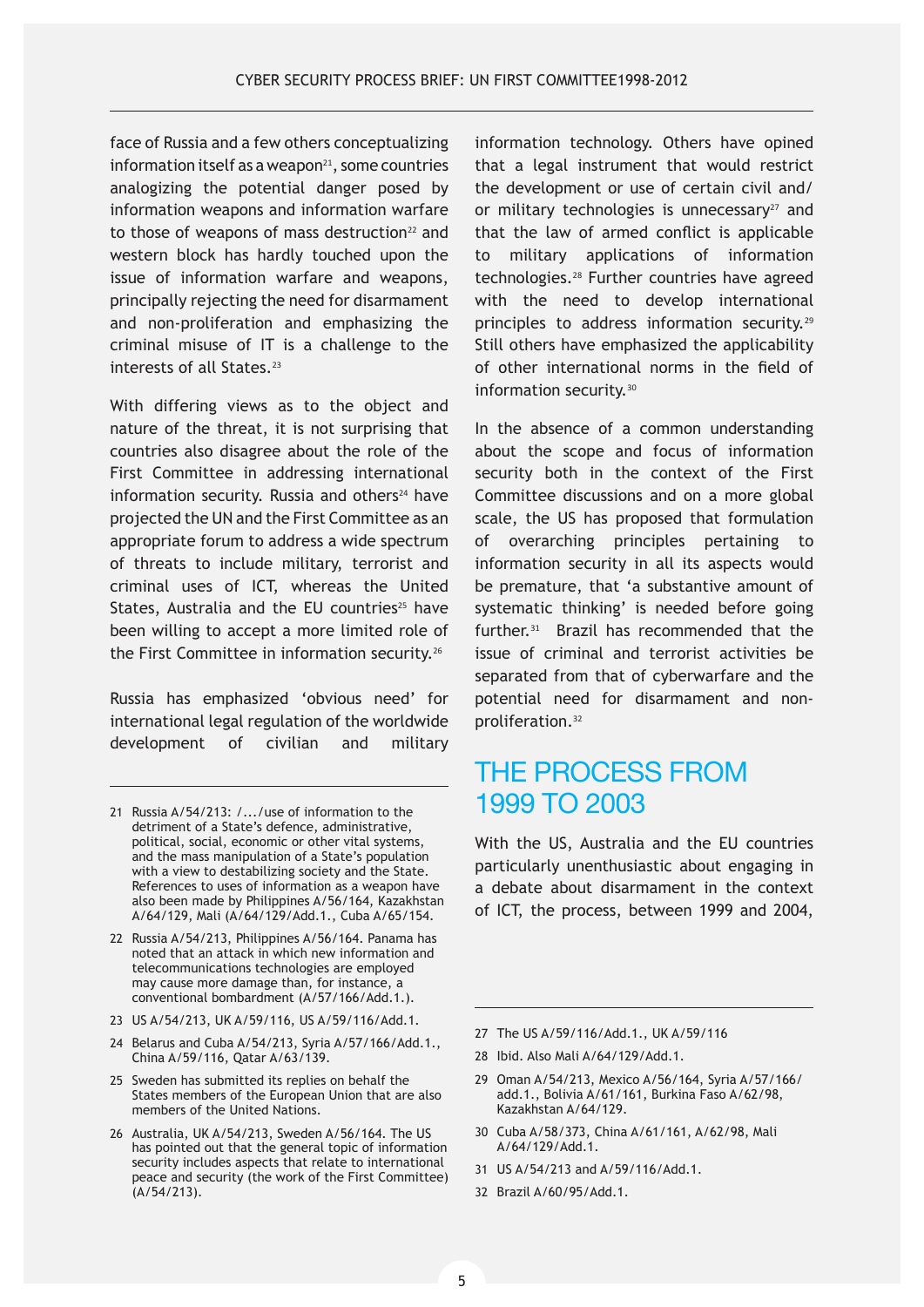mainly involved written input<sup>33</sup> from national governments not engaging in a deeper discussion on the topic in the First Committee.

In 2001, after two years of sponsoring the Resolution, Russia proposed the establishment of a special group of governmental experts (GGE) to consider existing and potential threats in the sphere of information security, possible cooperative measures, and to conduct a study of international information security issues. This proposal was followed up with a list of issues to be addressed by the group. 34 Russia expected to 'give the international community a unique opportunity to examine the entire range of issues involved' as 'no generally accepted appropriate international standards or instruments exist dealing with questions of information security from the standpoint of measures to reduce existing and potential global threats to information security'.<sup>35</sup>

In response, the US reiterated that the key threats to cyber security are criminal attacks by organized crime, individual hackers and non-State actors, including terrorists. 'The benefits of cyberspace can best be protected by focusing both on the effective criminalization by States of the misuse of information technology and on the systematic national implementation of measures designed to prevent damage to critical information infrastructures no matter the source of the threat'.36 With respect to military applications of information technology, the US considered an international convention to be 'completely

- 34 Russia A/58/373.
- 35 Russia A/58/373.
- 36 US A/59/116/Add.1.

unnecessary' as 'the law of armed conflict and its principles of necessity, proportionality and limitation of collateral damage already govern the use of such technologies'.<sup>37</sup>

Remaining generally skeptical about the role of the First Committee in international information security discussions, the US, supported by Australia and the EU countries<sup>38</sup>, suggested that the GGE's efforts should be informed by recent multilateral efforts to enhance regional cyber security, such as those of the Asia-Pacific Economic Cooperation Telecommunications Forum, the Organization of American States, the World Summit on the Information Society and the G8.<sup>39</sup>

Several countries supported assigning the UN should with the tasks related to a wide array of information security aspects<sup>40</sup>. Still others pointed out the potential of bilateral arrangements.<sup>41</sup>

#### 2004 GGE

In June 2004 the first GGE convened with experts appointed by the Secretary-General on the basis of equitable geographical distribution.<sup>42</sup> The group comprised 15 nations including Belarus, Brazil, China, France, Germany, India, Jordan, South Korea, Malaysia, Mali, Mexico, Russia, South Africa, United Kingdom and the United States.<sup>43</sup>

As A.V. Krutskikh, the Russian diplomat

- 38 Australia, UK A/54/213, Sweden A/56/164.
- 39 US A/59/116/Add.1.
- 40 Belarus and Brunei A/54/213, China and Lebanon A/59/116, Venezuela A/59/116/Add.1, Qatar A/65/154.
- 41 E.g. Australia A/54/213, Poland A/55/140/Add.1.
- 42 A/RES/58/32.
- 43 See Table 1 for the composition of the UN GGE during 2004-2012.

<sup>33</sup> The Resolution invited states to inform the Secretary-General of their views and assessments on (a) general appreciation of the issues of information security; (b) definition of basic notions related to information security, (c) the context of relevant International concepts aimed at strengthening the security of global information and telecommunication systems and, as of 2006, (d) possible measures that could be taken by the international community to strengthen information security at the global level.

<sup>37</sup> US A/59/116/Add.1. In this context, also note the work of the Third Committee on combating the criminal misuse of information technologies and the Second Committee on creation of a global culture of cyber security.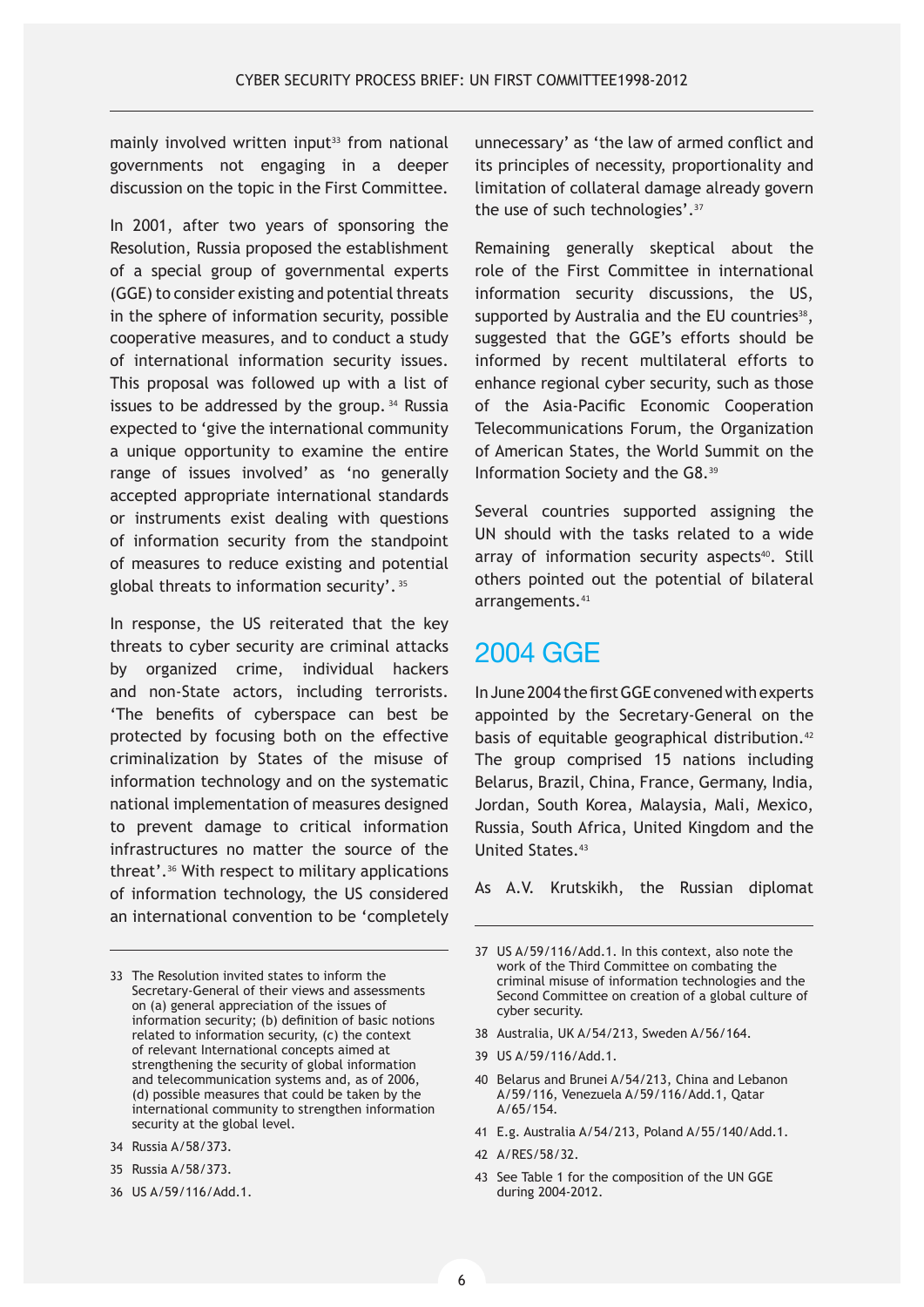chairing the first (and later the second) GGE has observed, the work of experts was characterized by significant differences on key aspects of international information security<sup>44</sup> with Russia, China, Brazil and Belarus promoting the right of States to ensure their own information security without limitations and the adoption of a new international regime and the US and 'European countries' rejecting any references to disarmament in the report.<sup>45</sup>

The considerable differences of views contributed to the failure to adopt a consensus report. In a procedural report, Krutskikh referred to 'very limited time in which to consider a whole range of comprehensive issues that are confronting the international community with fundamentally new and sensitive problems'. 46 He concluded that 'even with the use of translation, the members of the GGE spoke different languages with respect to essential issues related to international information security' and that 'various States have different laws regulating issues related to ensuring information security and cyber security'.47 Krutskikh further noted 'differing interpretations of current international law in the area of international information security'.<sup>48</sup>

Despite the difficulties faced by the first GGE, Russia proposed to continue 'consideration of international information security in all its aspects' and offered to resume the work of the GGE, encouraging the participation of States in the group who did not have the opportunity to participate from 2004-2005.<sup>49</sup>

After the first GGE process, the dynamics of the First Committee discussions on international information security changed

- 47 Ibid.
- 48 Ibid.

considerably. Russia opened the resolution for co-sponsorship, while the United States started voting against it in subsequent years. Between 2005 and 2008 the US was the sole country to vote against the Resolution that attracted 30 co-sponsors during the same time50.

#### 2009 GGE

In the face of Russia favoring enlarging the group51, the UN GA decided that the GGE, to begin work in 2009, be set up under the same principles as the first one.<sup>52</sup> The members of the 2009 GGE included Belarus, Brazil, China, Estonia, France, Germany, India, Israel, Italy, South Korea, Qatar, Russia, South Africa, United Kingdom and the United States.

The second GGE convened under rather different circumstances than its predecessor five years earlier. Estonia had suffered a cyber incident of national security relevance in 200753, Georgia had witnessed cyber attacks accompanying kinetic warfare<sup>54</sup> and Lithuania, after suffering politically motivated cyber incidents in 2008, had reported that it regarded cyber security as an important element of its national security<sup>55</sup>. All these incidents had happened under the circumstances of political tension between the victim nations and Russia and in every case, government level statements had been made about Russia's involvement in the incidents.<sup>56</sup>

With the Obama administration having adopted a cooperative approach to international

- 54 Ibid.
- 55 Lithuania A/64/129.
- 56 Georgia A/65/152.

<sup>44</sup> Krutskikh, 6, page 126.

<sup>45</sup> Ibid.

<sup>46</sup> A/C.1/60/PV.13.

<sup>49</sup> A/C.1/60/PV.13

<sup>50</sup> See table 2 for a list of countries having sponsored the Resolution from 2006 to 2011.

<sup>51</sup> Ibid.

<sup>52</sup> A/RES/60/45

<sup>53</sup> See more in Eneken Tikk, Kadri Kaska, Liis Vihul. International Cyber Incidents: Legal Considerations, CCD COE Publishing, Tallinn (2010). Available at www. ccdcoe.org.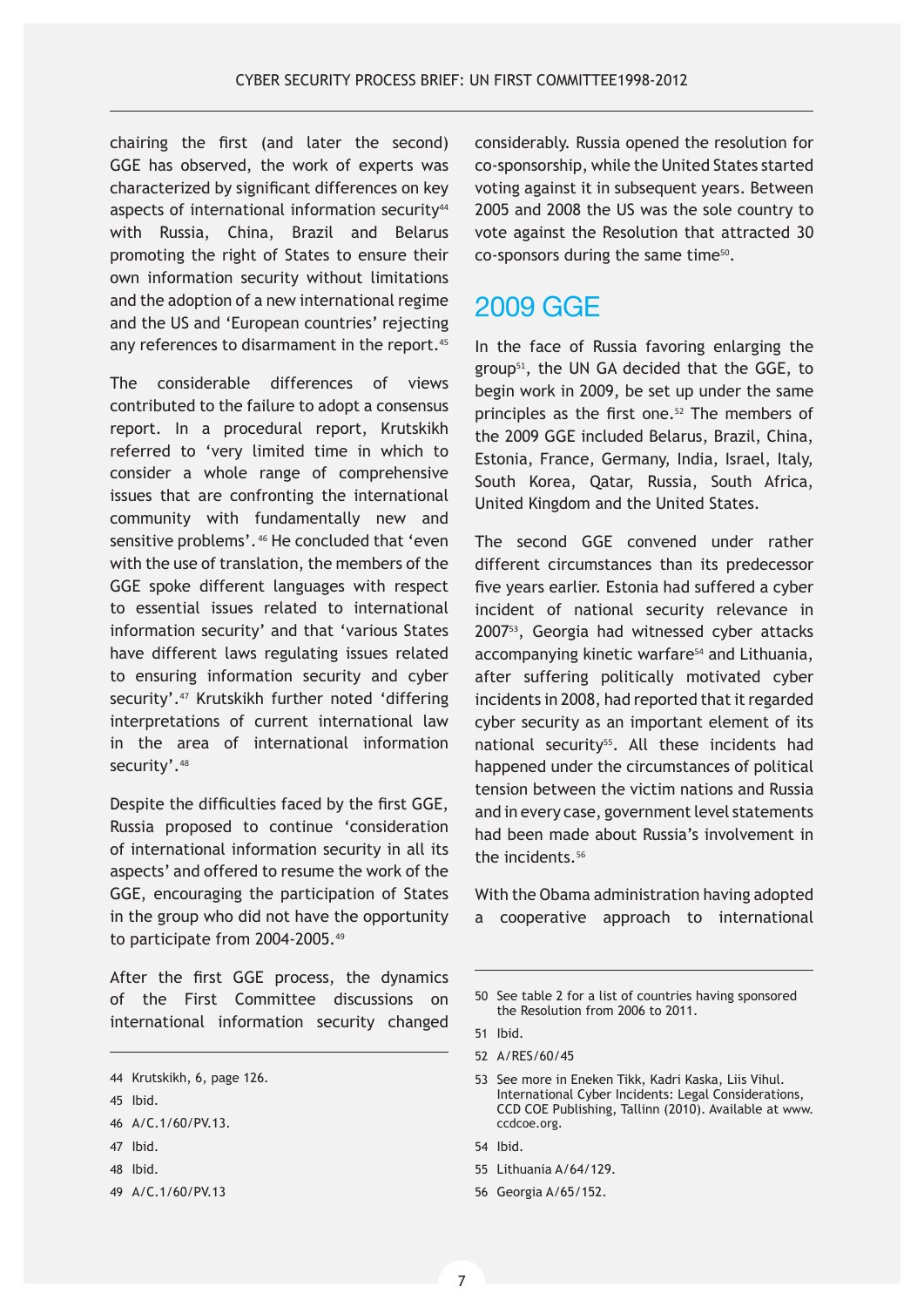$security<sup>57</sup>$  the US had engaged in bilateral discussions on cyber security with Russia and China, who, along with Kazakhstan, the Kyrgyz Republic, Tajikistan and Uzbekistan had signed an information security agreement under the patronage of the Shanghai Cooperation Organization.58 NATO was beginning to consider cyber threats of military relevance.<sup>59</sup>

Despite continuing differences regarding binding agreements $60$  and the need to address non-state actors,<sup>61</sup> the second GGE resulted in a general recognition of the existence of international security relevant information security threats.

The main takeaways from the second GGE were a consensus to continue discussing norms pertaining to State use of ICTs, to reduce collective risk and protect national and international infrastructure. Further, the countries recommended confidence-building, stability and risk reduction measures to address the implications of State use of ICTs, including further exchange of national views on the use of ICTs in conflict.<sup>62</sup>

Recommendations also met the request of several nations to elaborate common terms

- 57 The U.S. International Strategy for Cyberspace (2011), available: www.whitehouse.gov.
- 58 Agreement between the Governments of the Member States of the Shanghai Cooperation Organization on Cooperation in the Field of International Information Security, signed in Yekaterinburg on 15 June 2009.
- 59 NATO's Cyber Defence Policy and Concept were adopted in 2007 and 2008.
- 60 US and the coalition of like-minded continuously rejected the need for a treaty whereas Russia insisted on the need for a binding agreement and common terms and definitions. China rejected the applicability of the *jus ad bellum* and *jus in bello* in the sphere of information threats.
- 61 US A/54/213: The actions and programmes of Governments are by no means the only appropriate focus, for information security also involves important concerns of individuals, associations, enterprises and other organizations active in the private sector, also US A/59/116/Add.1.

and definitions relevant to the Resolution.<sup>63</sup> Further, information exchange on national legislation and national ICT security strategies, policies and best practices were recommended as well as identification of measures to support capacity-building in less developed countries.<sup>64</sup>

### Key Developments and Positions So Far

Having regarded the First Committee as a rather remote forum for discussing information security<sup>65</sup> a decade ago, and initially doubting its role as a self-standing discussion venue<sup>66</sup>, nations have over time acknowledged the niche of the First Committee in dealing with information security threats of international security relevance. By its mandate, position and membership, the First Committee is a unique forum for discussing the 'high end' of information security threats.

With over 50 nations having contributed $67$  to the First Committee discussions on international information security over the past 15 years, the key strategic players in the process have been Russia and the United States, each having gathered a coalition of like-minded partners.

Additionally, a series of bilateral talks and programs related to security in the context of uses of ICTs have been initiated between Russia, China and the United States as well as between several other UN countries.<sup>68</sup>

In September 2011, China, Russia, Tajikistan

- 63 Qatar A/54/213, Russia, Philippines, Mexico A/56/164, Ukraine A/58/373, Bolivia A/61/161, Brazil A/64/129.
- 64 A/65/201.
- 65 US A/54/213, Sweden A/56/164.
- 66 Australia A/54/213. UK A/59/116.
- 67 Tables 1-3 specify the involvement of different nations (GGE membership, sponsorship of the Resolution or governmental replies).
- 68 Further bilateral and multilateral processes had been initiated, involving Brazil, South Africa, India, Australia, Canada and others.

<sup>62</sup> A/65/201.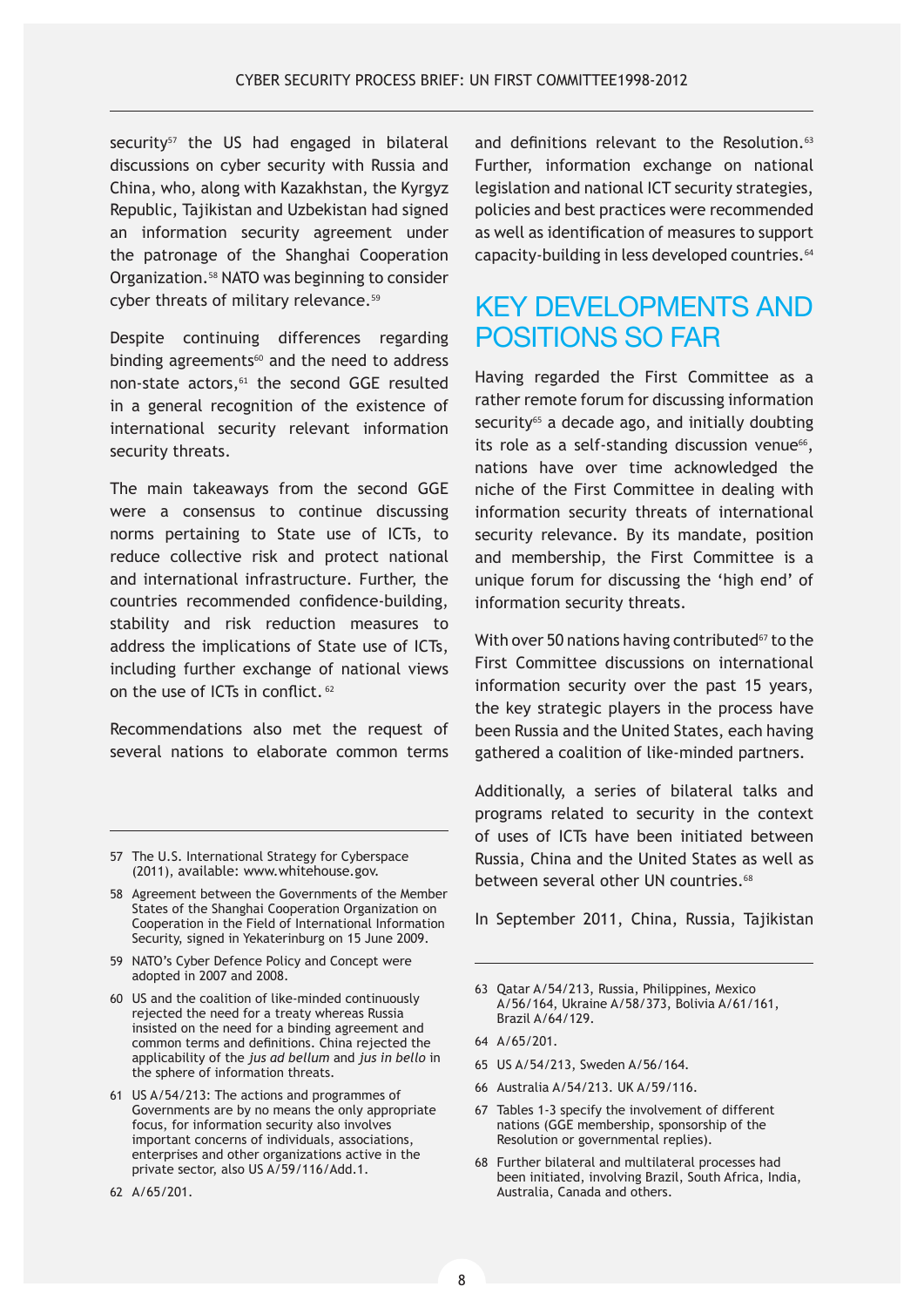and Uzbekistan submitted to the UN GA a proposal for an International Code of Conduct for Information Security.69 A US House Resolution earlier this year has called on the Obama administration to oppose the Code of Conduct<sup>70</sup>.

One of the few points all countries seem to have accepted is the general need for international cooperation and collaboration for the purposes of global information security. With the definition of the latter still open, the scope and nature of cooperation is still to be defined.

Governments also seem, in principle, have acknowledged state responsibility for acts and omissions in the field of information security $71$ and noted that insufficient protection of vital resources and systems may pose a threat to national and international security.<sup>72</sup>

Many governments have accepted the applicability of existing law to international information security issues, although sometimes questioning the consistency of its application.73 More recently, proposals have been tabled on developing politically binding norms of acceptable state behavior in cyberspace.<sup>74</sup> Russia, having pointed out 'the obvious need for international legal regulation'75 in the past, has recently taken a more flexible approach and acknowledged the possibility of a soft law approach<sup>76</sup>.

- 70 H. CON. RES. 114, March 26, 2012.
- 71 US A/54/213, Russia (A/55/140), Sweden A/56/164.
- 72 Poland A/55/140/Add.1., Sweden A/56/164, Ukraine A/58/373.
- 73 US A/54/213; A/66/152, Ukraine A/58/373, UK A/65/154, Australia A/66/152, Netherlands A/66/152.
- 74 Germany, Netherlands, Australia A/66/152.
- 75 Russia A/55/140, Cuba A/54/213; A/58/373.
- 76 A.V. Krutskikh at a conference (Шестой международный научный форум «Партнерство государства, бизнеса и гражданского общества при обеспечении информационной безопасности и противодействии терроризму») in Garmisch-Partenkirchen, Germany (April 23-26, 2012).

Some governments have emphasized the right of every country to protect its information and telecommunication systems (the terms and definitions differ by governments) $77$ , often with additional emphasis on the consistency of such measures with the sovereign rights of other nations.78 The extent of national sovereignty remains an open question with China having stated that each government has the right to manage its own cyberspace in accordance with its domestic legislation<sup>79</sup>.

#### Looking forward – the 2012-13 GGE

With experts from Argentina, Australia, Belarus, Canada, China, Egypt, Estonia, France, Germany, India, Indonesia, Japan, Russia, United Kingdom and the United States the third GGE is now preparing to make a contribution that would produce useful and actionable input for national governments.

The lessons learned from the first and second GGE underline the need for better focusing the discussions on international peace and security. This would give the discussions in the First Committee greater weight and legitimacy among the international community and allow them to add a substantive layer to the work done in other forums. With additional discussion on confidence building measures (CBMs) in the OSCE and the ASEAN Regional Forum and bilaterally between selected nations, a more constructive dialogue on CBMs and their effect on international information security is feasible.<sup>80</sup>

- 78 Cuba A/54/213. Russia A/55/140, Venezuela A/59/116/Add.1
- 79 China A/62/98.
- 80 Also on the issue of CBMs, see Arvind Gupta (2012) CBMs in Cyber Space: What should be India's Approach? Available http://www. idsa.in/idsacomments/CBMsinCyberspace\_ ArvindGupta\_270612.

<sup>69</sup> A/66/359.

<sup>77</sup> Russia A/55/140 'information resources and vital structures'; Philippines A/56/164 'information resources'; Sweden A/56/164 'information and information-based systems';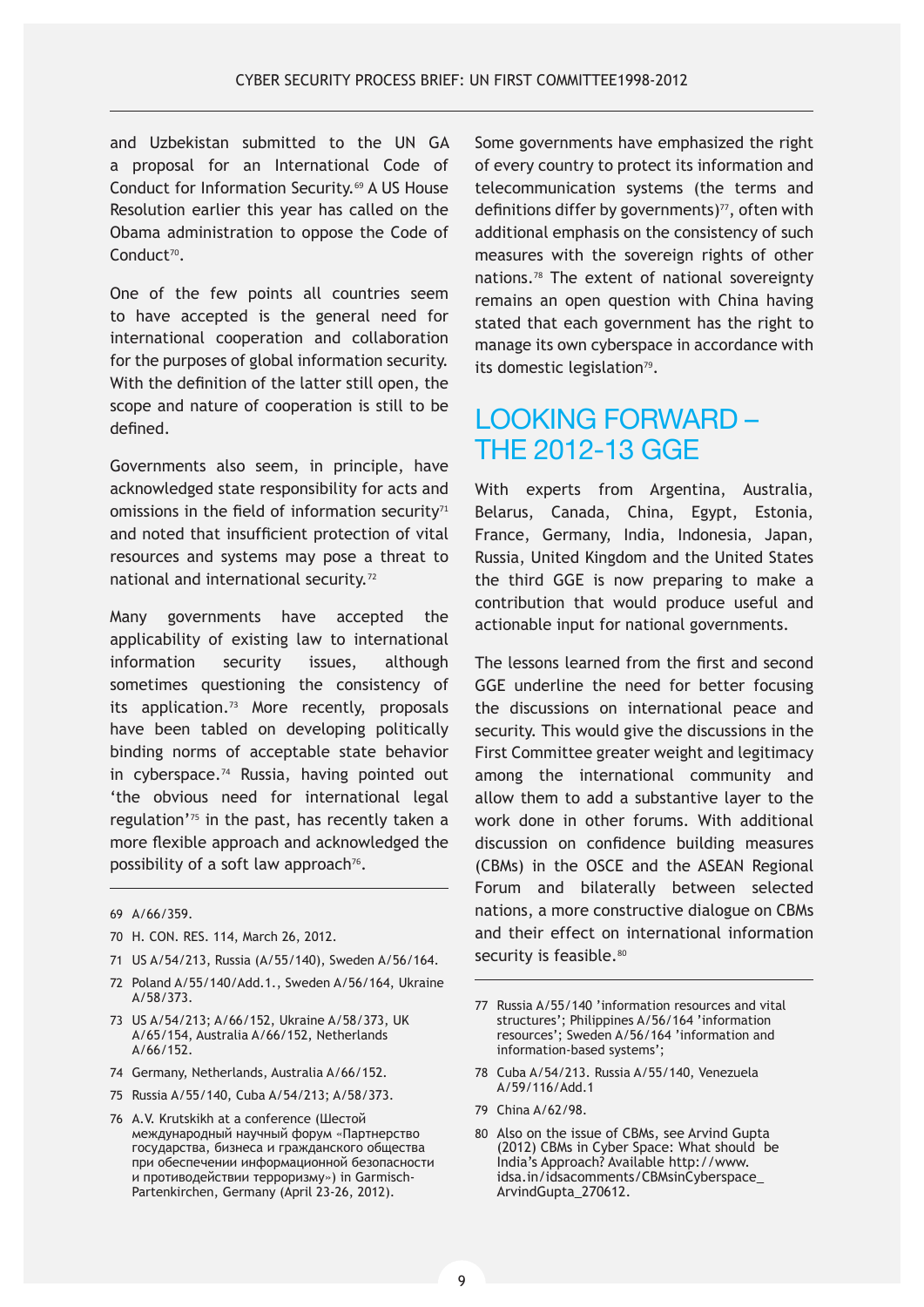While the 'language issue' could, theoretically, be overcome by developing a glossary for the group or simply defining the terms used in the next report, it is also likely that countries' positions will over time align in proportion with systematic thinking about uses of ICTs in the context of international peace and security.

To produce added value, the GGE would need to take into account relevant parallel processes in other organizations and their implications on international peace and security. It might be worthwhile to clearly separate the issues of criminal and terrorist uses of ICTs from those directly relevant to international peace and security and adjust the request for national views and assessments accordingly.

In the absence of verifiable data about relevant threats and incidents of international security relevance, expert discussions in the First Committee will run the risk of oversimplification, or, in contrast, excess complexity and emotion. In this context, national input on specific national and international peace and security concerns related to the use of ICTs could be requested and considered in the future work of the First Committee.

Also, there are a few outstanding issues from the previous phases of discussions, likely to continue to be addressed. It is expected that the legal issues (such as the applicability of the law governing the use of force, the law of armed conflict, implementation and interpreting of the legal concepts of sovereignty and state responsibility) will form a considerable part of the third round of GGE discussions. Also relevant for national and international peace and security might be a discussion of activities that might not invoke the applicability of *jus ad bellum/jus in bello*, but might breach customary international law on state responsibility or neutrality.

Another open issue, maybe less evident from the perspective of the mandate of the First Committee is the division of information security tasks between national governments and the international community. Several countries have pointed out the protection of information and information-based systems as a responsibility for governments<sup>81</sup>, while others have emphasized the need for international cooperation and collective measures.

Further, the disagreement between the US-lead wing and the SCO countries on the Internet governance model is likely to shape discussions. In sum, although overall responsibility with respect to state-on-state behavior is with governments, taking action depends on close working with elements of the private sector, e.g. ISPs, companies involved in providing critical national infrastructure.

Somewhat surprisingly, issues often addressed in non-diplomatic forums, such as the threshold to justify the involvement of the Security Council or, potentially, self-defense by the victimized nations, the qualification of (and appropriate responses to) cyber attacks against national critical (information) infrastructure and avoiding the escalation of conflict under limited attribution, have so far not been tabled in the First Committee. In face of frequent governmental concerns about cyber incidents of national and international security relevance and along with the refinement of the First Committee mandate the GGE and governments may want to be prepared to discuss these issues in a not so distant future.

<sup>81</sup> E.g. US A/54/213, Sweden A/56/164.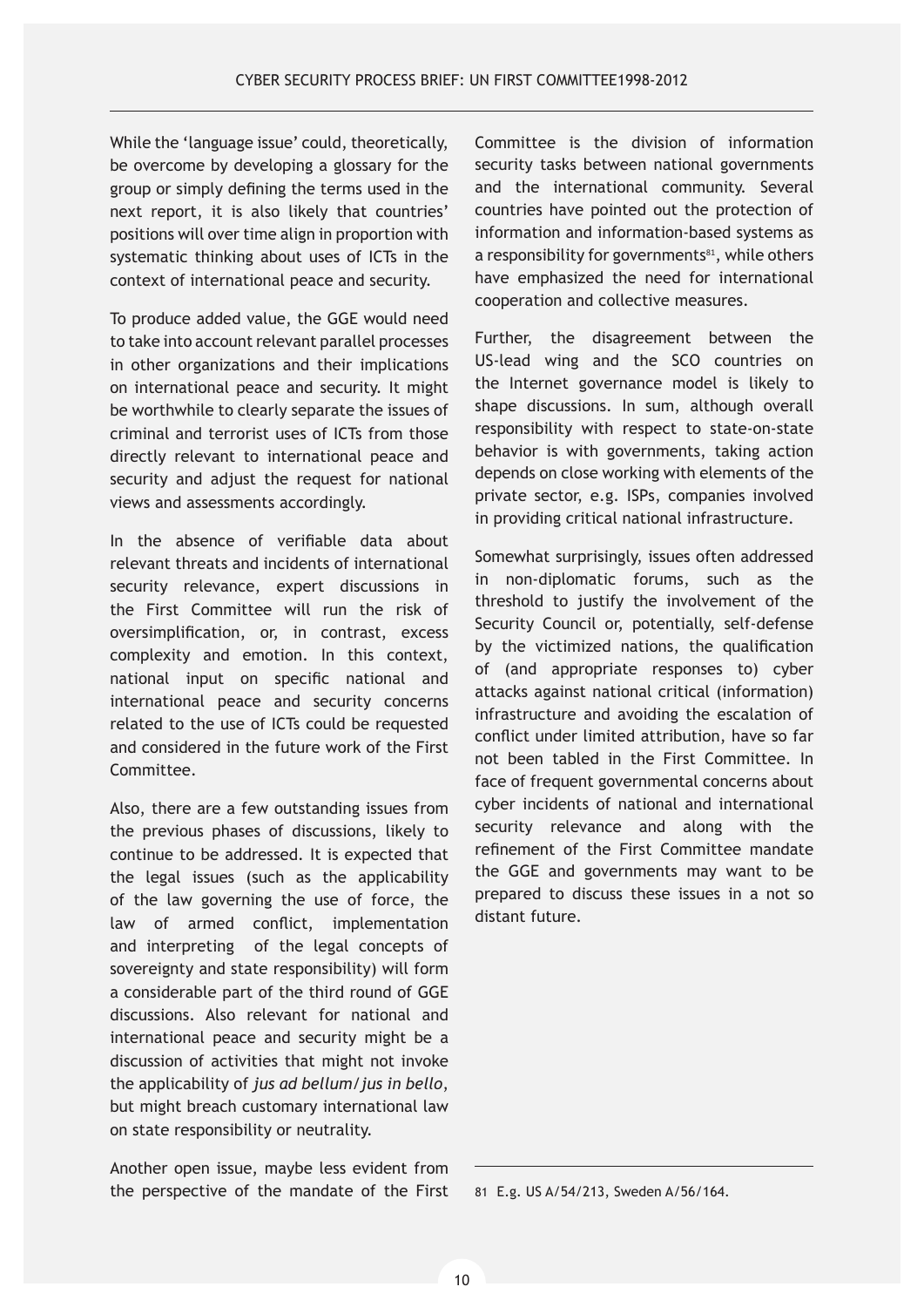# SPONSORS\* OF THE RESOLUTION

|                             | 2006 <sup>1</sup> | $2007^2$ | $2008^{3}$ | 2009 <sup>4</sup> | $2010^{5}$      | $2011^6$      |
|-----------------------------|-------------------|----------|------------|-------------------|-----------------|---------------|
|                             |                   |          |            |                   |                 |               |
| <b>ARGENTINA</b>            |                   |          |            |                   |                 | $\frac{1}{2}$ |
| <b>ARMENIA</b>              |                   |          |            |                   |                 |               |
| AZERBAIJAN                  |                   |          |            |                   |                 |               |
| <b>AUSTRALIA</b>            |                   |          |            |                   |                 |               |
| <b>BELARUS</b>              |                   |          |            |                   |                 |               |
| <b>BOLIVIA</b>              |                   |          |            |                   |                 |               |
| <b>BRAZIL</b>               |                   |          |            |                   |                 |               |
| CANADA                      |                   |          |            |                   |                 |               |
| $\text{CHILE}$              |                   |          |            |                   |                 |               |
| CHINA                       |                   |          |            |                   |                 |               |
| COLOMBIA                    |                   |          |            |                   |                 |               |
| CONGO                       |                   |          |            |                   |                 |               |
| COSTA RICA                  |                   |          |            |                   |                 |               |
| <b>CUBA</b>                 |                   |          |            |                   |                 |               |
| <b>CYPRUS</b>               |                   |          |            |                   |                 |               |
| EL SALVADOR                 |                   |          |            |                   |                 |               |
| <b>ETHIOPIA</b>             |                   |          |            |                   |                 |               |
| $\mathsf{FLJI}$             |                   |          |            |                   |                 |               |
| <b>GERMANY</b>              |                   |          |            |                   |                 |               |
| <b>GUATEMALA</b>            |                   |          |            |                   |                 |               |
| <b>HAITI</b>                |                   |          |            |                   |                 |               |
| <b>INDIA</b>                |                   |          |            |                   |                 |               |
| <b>INDONESIA</b>            |                   |          |            |                   |                 |               |
| <b>JAPAN</b>                |                   |          |            |                   |                 |               |
| <b>KAZAKHSTAN</b>           |                   |          |            |                   |                 |               |
| <b>KYRGYZSTAN</b>           |                   |          |            |                   |                 |               |
| MADAGASCAR                  |                   |          |            |                   |                 |               |
| $\ensuremath{\mathsf{MAL}}$ |                   |          |            |                   |                 |               |
| <b>MYANMAR</b>              |                   |          |            |                   |                 |               |
| NICARAGUA                   |                   |          |            |                   |                 |               |
| <b>RUSSIA</b>               |                   |          |            |                   |                 |               |
| <b>RWANDA</b>               |                   |          |            |                   |                 |               |
| SAINT LUCIA<br>S. KOREA     |                   |          |            |                   |                 |               |
| <b>SERBIA</b>               |                   |          |            |                   | $\qquad \qquad$ |               |
| <b>SEYCHELLES</b>           |                   |          |            |                   |                 |               |
| SIERRA LEONE                |                   |          |            |                   |                 |               |
| <b>SLOVENIA</b>             |                   |          |            |                   |                 |               |
| <b>SUDAN</b>                |                   |          |            |                   |                 |               |
| <b>SYRIA</b>                |                   |          |            |                   |                 |               |
| <b>TAJIKISTAN</b>           |                   |          |            |                   |                 |               |
| <b>TURKEY</b>               |                   |          |            |                   |                 |               |
| <b>TURKMENISTAN</b>         |                   |          |            |                   |                 |               |
| <b>UGANDA</b>               |                   |          |            |                   |                 |               |
| <b>UKRAINE</b>              |                   |          |            |                   |                 |               |
| UNITED STATES               |                   |          |            |                   |                 |               |
| <b>UZBEKISTAN</b>           |                   |          |            |                   |                 |               |
| <b>VIET NAM</b>             |                   |          |            |                   |                 |               |
| ZIMBABWE                    |                   |          |            |                   |                 |               |
|                             |                   |          |            |                   |                 |               |

\* the Resolution, authored and initiated by the Russian Federation in 1998, was opened for co-sponsorship in 2006<br>'A/61/389  $~^{2}$ A/62/386  $~^{3}$ A/63/385  $~^{4}$ A/64/386  $~^{5}$ A/66/407  $~^{6}$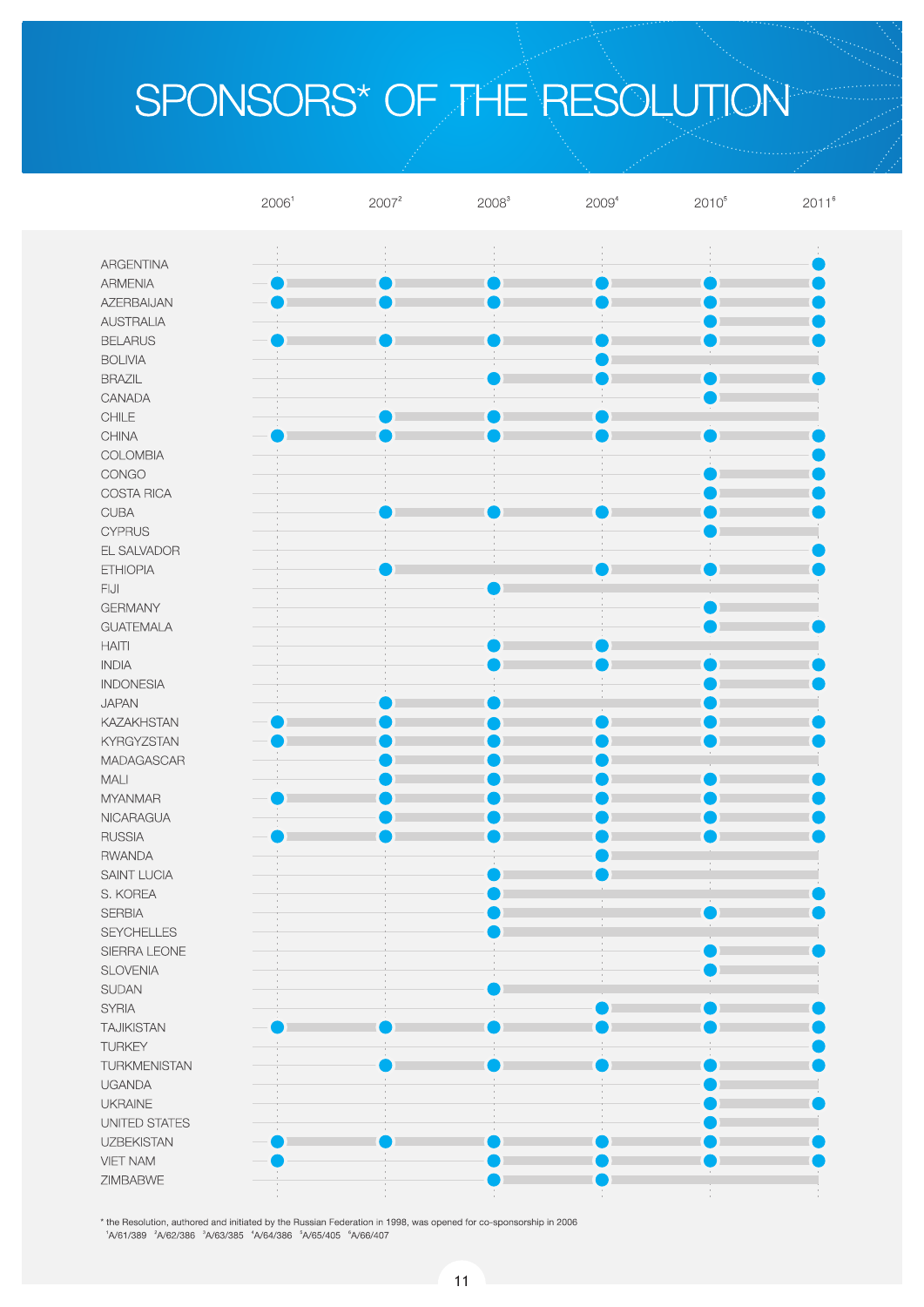## THE COMPOSITION OF UN GGE



CHAIR OF THE COMMITTEE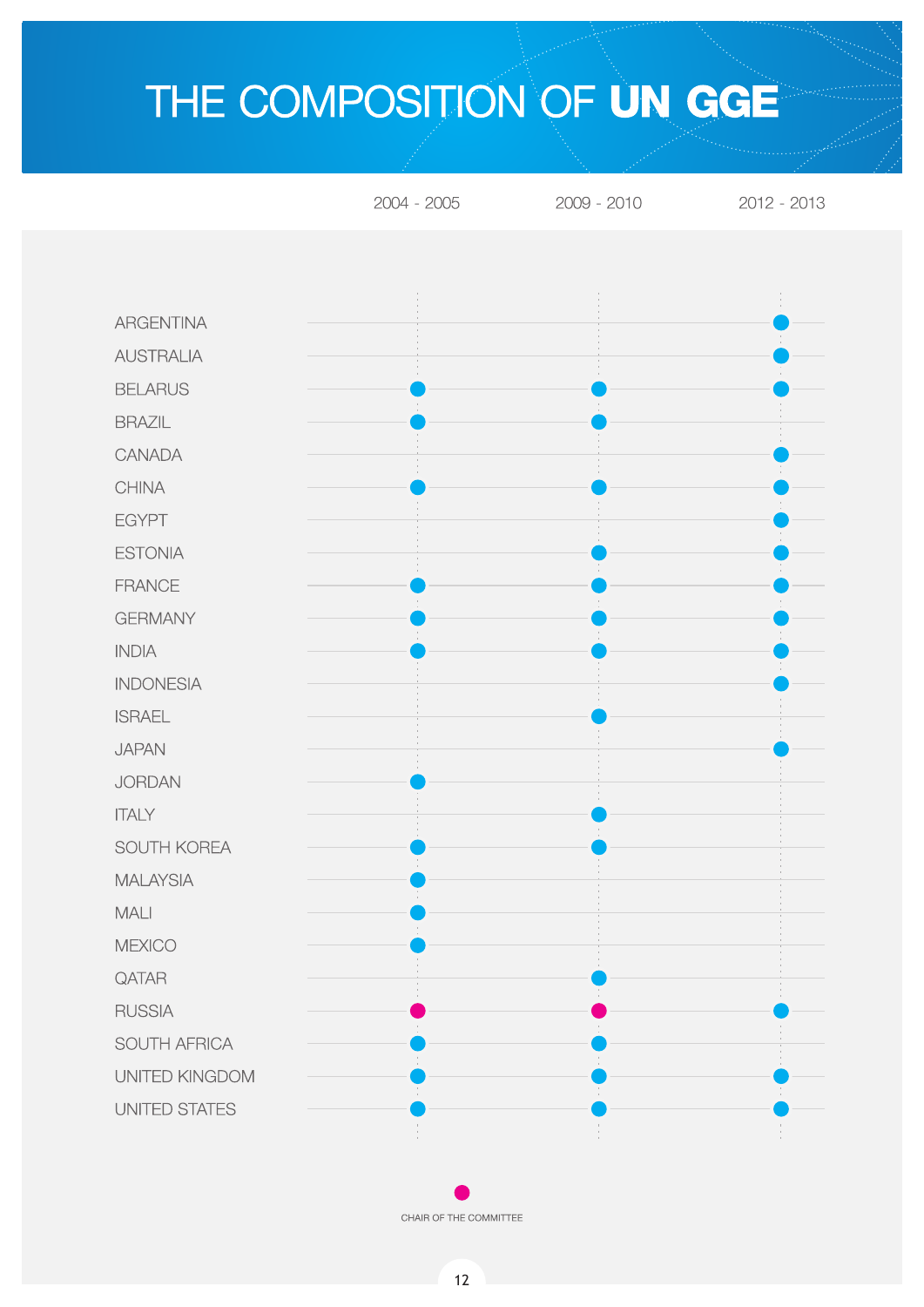## NATIONAL REPLIES 1999-2011

1999<sup>1</sup> 2000<sup>2</sup> 2001<sup>3</sup> 2002<sup>4</sup> 2003<sup>5</sup> 2004<sup>6</sup> 2005<sup>7</sup> 2006<sup>8</sup> 2007<sup>9</sup> 2008<sup>10</sup> 2009<sup>11</sup> 2010<sup>12</sup> 2011<sup>13</sup>

Ĵ. **ARGENTINA AUSTRALIA BANGLADESH BELARUS BOLIVIA BRAZIL BRUNEI BURKINA FASO** CANADA CHILE CHINA **COSTA RICA CUBA** EL SALVADOR **EQUADOR GEORGIA GERMANY GREECE GUATEMALA GUYANA JORDAN KAZAKHSTAN LEBANON** LITHUANIA MALI **MEXICO NETHERLANDS NIGER OMAN PANAMA PHILIPPINES POLAND** PORTUGAL QATAR **RUSSIA SAUDI ARABIA** SENEGAL **SERBIA SPAIN SWEDEN SYRIA TAJIKISTAN THAILAND TURKMENISTAN UKRAINE** UNITED KINGDOM UNITED ARAB EMIRATES **UNITED STATES** VENEZUELA ÷

1A/54/213 <sup>2</sup>A/55/140 and Add.1 <sup>3</sup>A/56/164 and Add.1 <sup>4</sup>A/57/166 and Add.1 <sup>5</sup>A/58/373 <sup>6</sup>A/59/116 and Add.1 <sup>7</sup>A/60/95 and Add.1 <sup>8</sup>A/61/161 and Add.1 <sup>8</sup>A/62/98 and Add.1  $10^{10}$ A/63/139  $11^{11}$ A/64/129 and Add.1  $12^{12}$ A/65/154  $13^{13}$ A/66/152 and Add.1